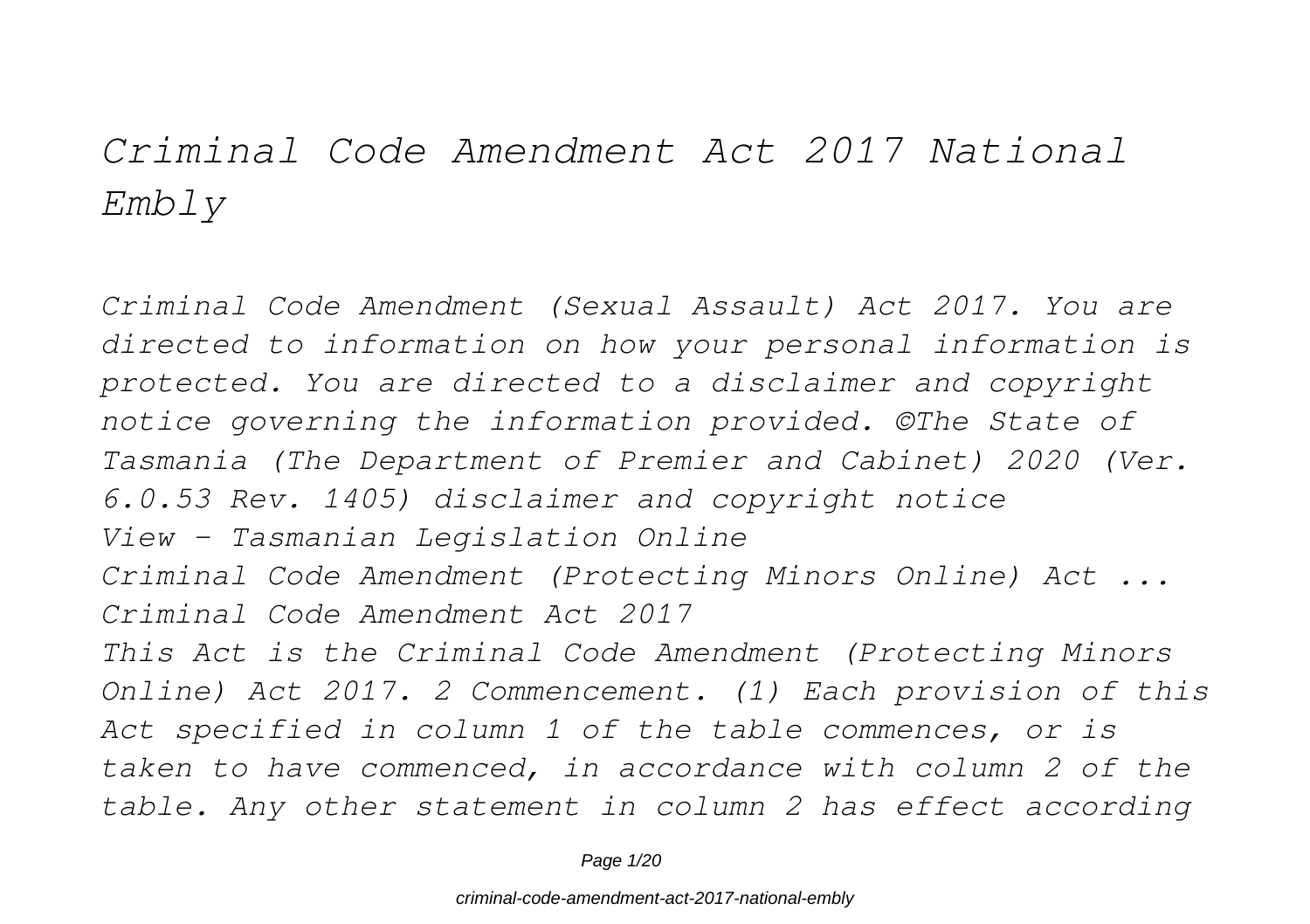*to its terms.*

*Criminal Code Amendment (Protecting Minors Online) Act 2017 CRIMINAL CODE AMENDMENT (PROTECTING MINORS ONLINE) ACT 2017 (NO. 50, 2017) - SCHEDULE 1 Main amendments . Criminal Code Act 1995 . 1 Subdivision F of Division 474 of the Criminal Code (heading) Repeal the heading, substitute: Subdivision F -- Offences relating to use of carriage service involving sexual activity with, or causing harm to, person ...*

*CRIMINAL CODE AMENDMENT (PROTECTING MINORS ONLINE) ACT ... 254 Criminal Code (Amendment) Act 2017 [No. 22 Repeal and replacement of section 106. and shall be read and construed as one with the Criminal Code, which, as amended, is hereinafter referred to as the principal Act. 2. The principal Act is amended by repealing section 106 and substituting the following as sections 106 and 106A –*

*Criminal Code Amendment Act 2017 - nationalassembly.gov.bz* Page 2/20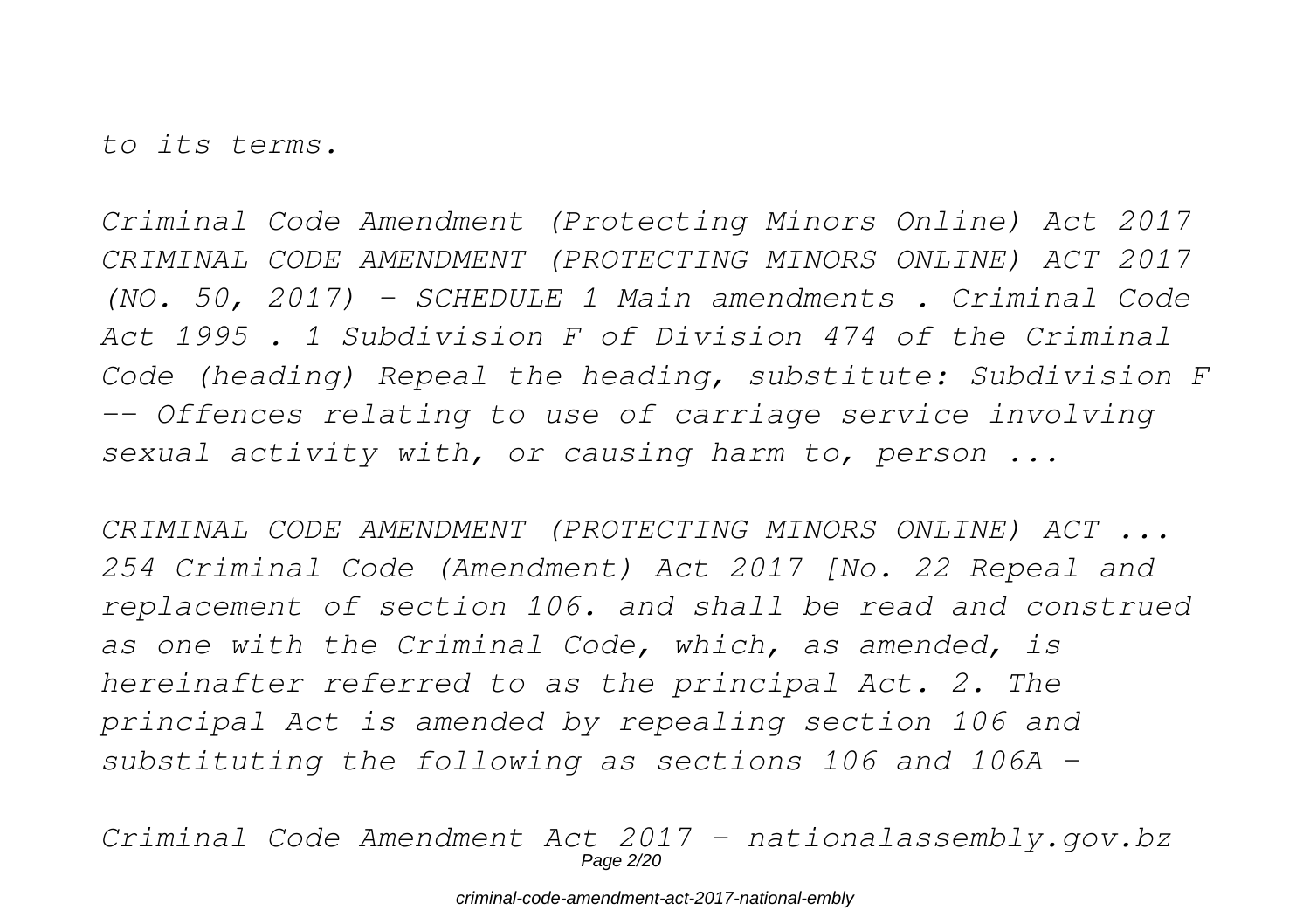*Penal Code Amendment Act (No. 26) 2017 ... and s ection 202 of the Penal Code, which have been amended by the Penal Code Amendment Act 1959, ... the said provisions in line with the prevailing circumstances and it is expedient to revise the offences carrying criminal punishments other than fines so that they are governed by fines also. It is ...*

*Penal Code Amendment Act (No. 26) 2017 - Wikisource, the ... Application of Criminal Code Amendment (Sexual Assault) Act 2017 (1) In this section –amending Act means the Criminal Code Amendment (Sexual Assault) Act 2017; relevant amendments means the amendments to this Act, made by the amending Act, consisting of – (a) the omission of the definition of sexual intercourse from section 1; and*

*Criminal Code Amendment (Sexual Assault) Act 2017 Summary. Amends the: Criminal Code Act 1995 to introduce an offence criminalising acts done using a carriage service to prepare or plan to cause harm to, procure, or engage in* Page 3/20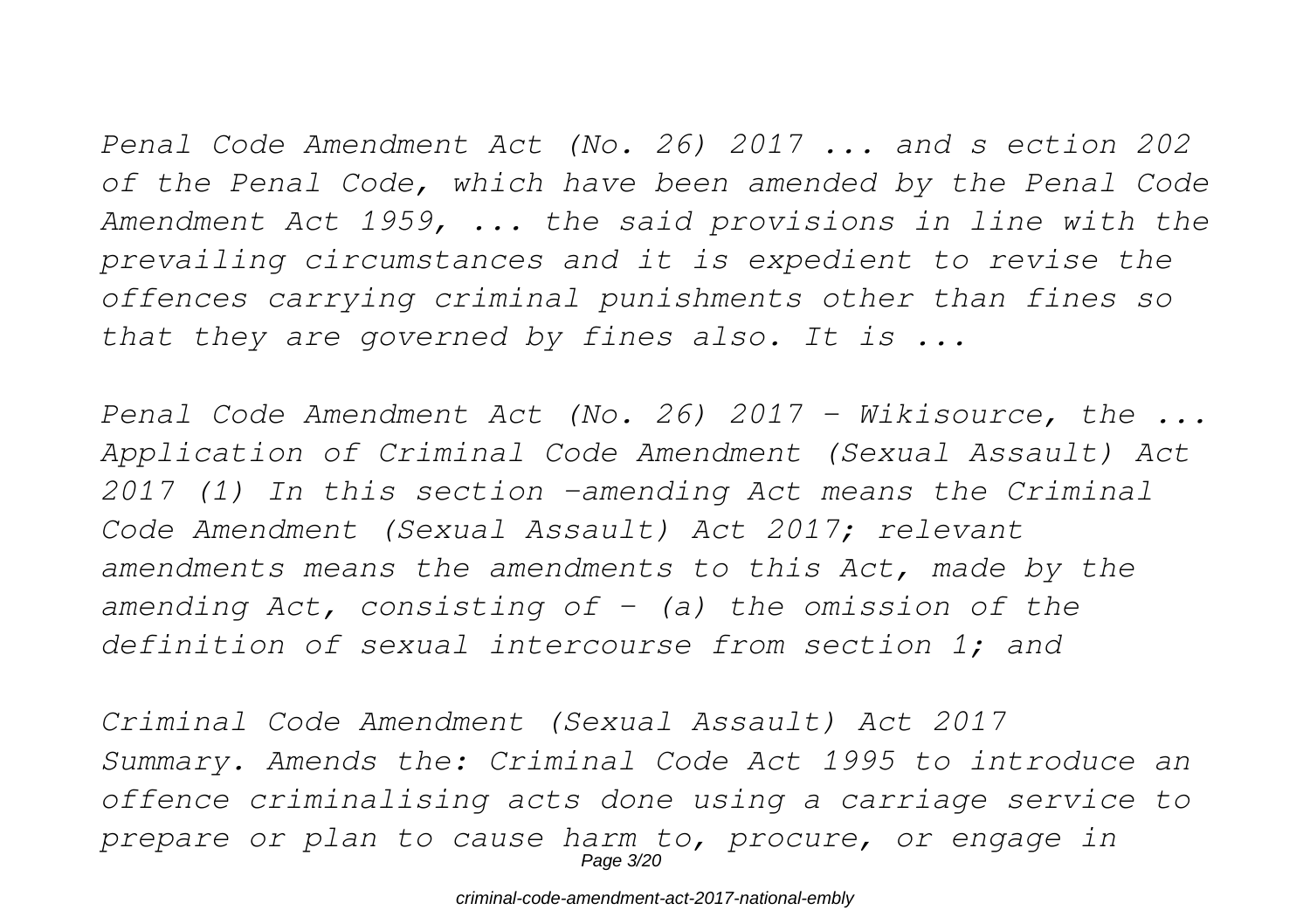*sexual activity with, a person under the age of 16; and Crimes Act 1914 and Telecommunications (Interception and Access) Act 1979 to make consequential amendments.*

*Criminal Code Amendment (Protecting Minors Online) Bill 2017 Legislation on-line National Assembly of Belize PDF (consulted on 2017-08-09) Abstract/Citation: AN ACT to amend the Criminal Code, Chapter 101 of the Substantive Laws of Belize, Revised Edition 2011, to make provision for, among other things, the specification of a minimum term of years, which an offender sentenced to life imprisonment for ...*

*Belize - Criminal Code (Amendment) Act, 2017 (No. 22 of 2017).*

*Criminal Law Amendment Act 2017 Part 3 Amendment of Criminal Code v53 insert— Page 10 2017 Act No. 6 Authorised by the Parliamentary Counsel against subsection (1) if, before the person acquires or starts to hold the private interest— (a) the person discloses the nature of the interest to the chief* Page 4/20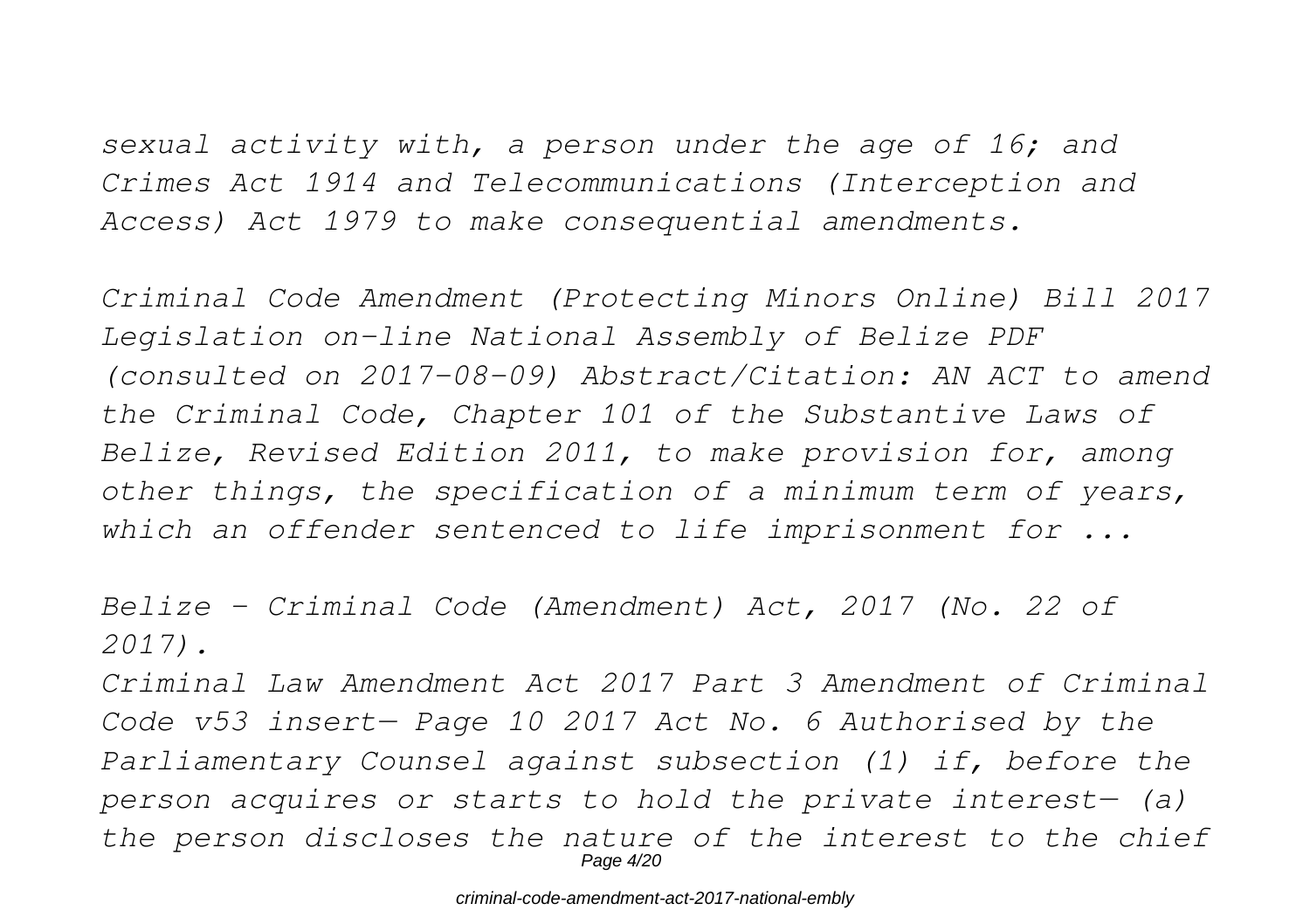*executive of the relevant department; and*

*Criminal Law Amendment Bill 2017 - legislation.qld.gov.au The Indian Penal Code (IPC) is the official criminal code of India. It is a comprehensive code intended to cover all substantive aspects of criminal law . The code was drafted in 1860 on the recommendations of first law commission of India established in 1834 under the Charter Act of 1833 under the Chairmanship of Lord Thomas Babington Macaulay .*

*Indian Penal Code - Wikipedia New Brunswick for the Purposes of the Criminal Interest Rate Provisions of the Criminal Code, Order Designating (SOR/2017-40) New Brunswick Rules of Practice Respecting Reduction in the Number of Years of Imprisonment without Eligibility for Parole (SOR/2004-264)*

*Criminal Code - laws-lois.justice.gc.ca Criminal Code Amendment (Sexual Assault) Act 2017 Act No. of* Page 5/20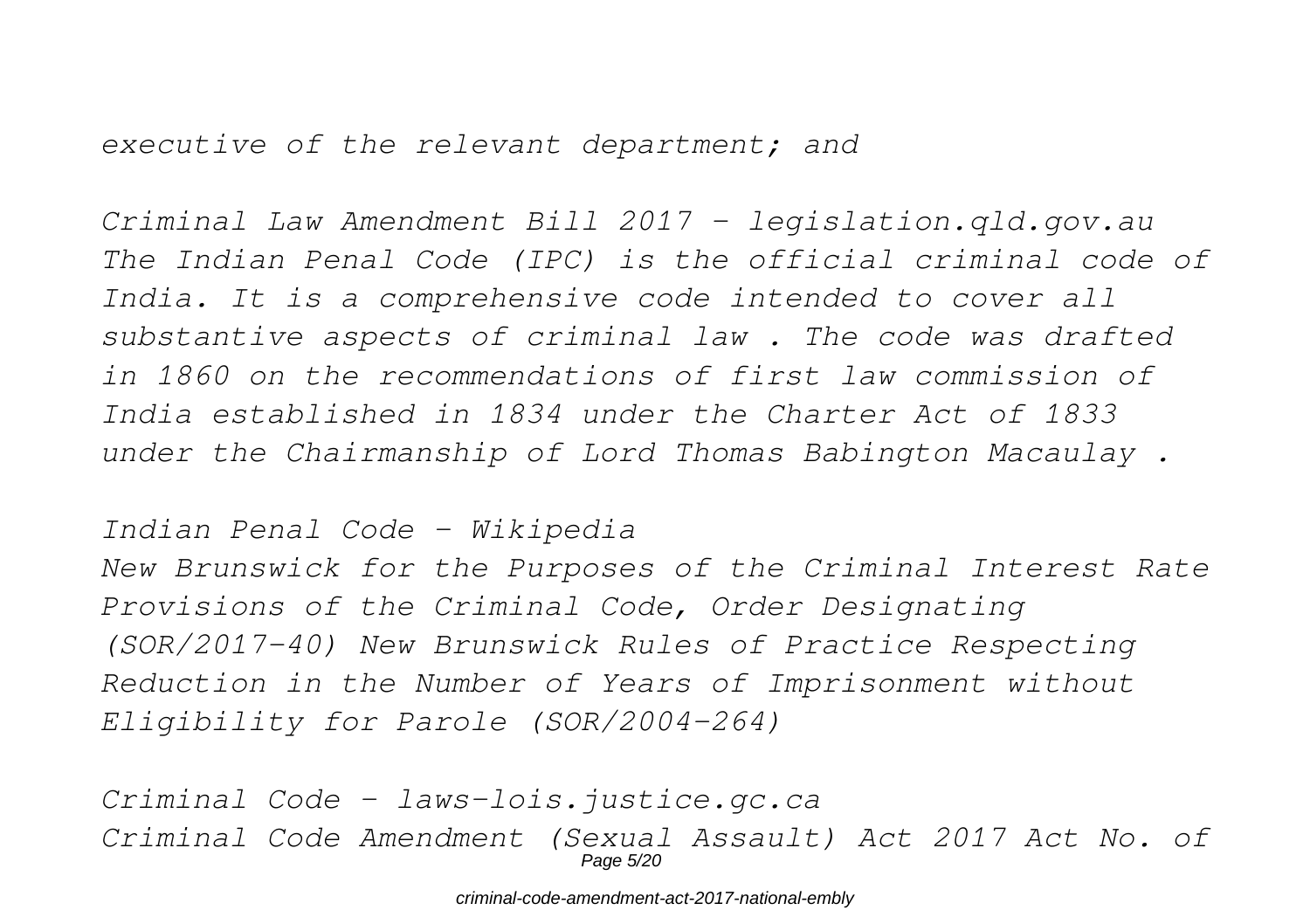*s. 4 Part 2 – Criminal Code Act 1924 Amended 6 by a body part of any person, an object or a living thing; or (e) the continuation of an act*

*CRIMINAL CODE AMENDMENT (SEXUAL ASSAULT) BILL 2017 G Urbas, Submission to the Senate Standing Committee on Legal and Constitutional Affairs, Inquiry into the Criminal Code Amendment (Protecting Minors Online) Bill 2017, 4 May 2017. [16] . Australian Lawyers Alliance, Submission to the Senate Standing Committee on Legal and Constitutional Affairs, Inquiry into the Criminal Code Amendment ...*

*Criminal Code Amendment (Protecting Minors Online) Bill 2017 This Act is the Criminal Code Amendment (Protecting Minors Online) Act 2017. 2 Commencement (1) Each provision of this Act specified in column 1 of the table commences, or is taken to have commenced, in accordance with column 2 of the table.*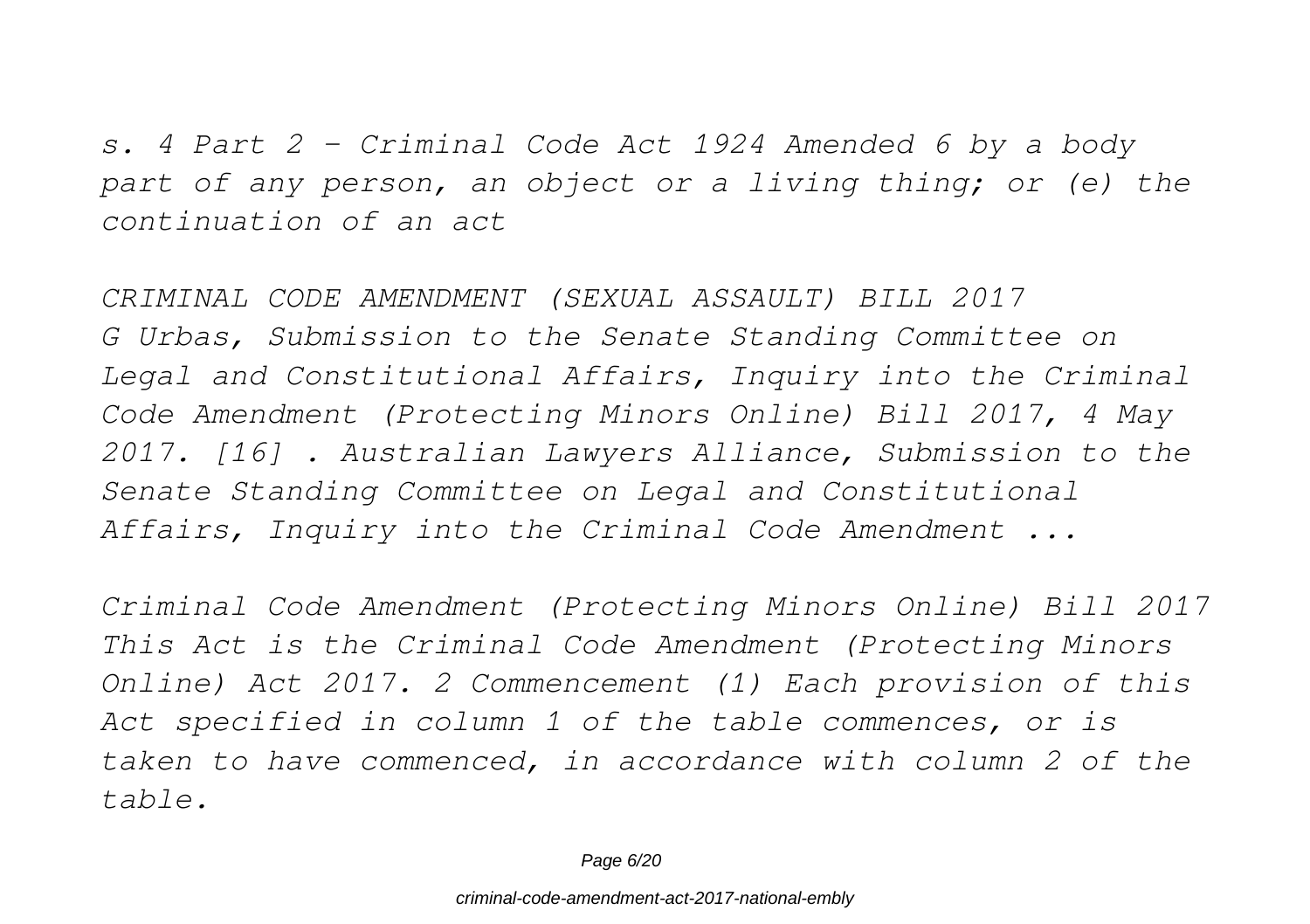*Criminal Code Amendment (Protecting Minors Online) Act ... A Bill for an Act to amend the Criminal Code Act 1995, and for related purposes. The Parliament of Australia enacts: 1*

*Short title This Act is the Criminal Code Amendment (Protecting Minors Online) Act 2017.. 2 Commencement (1) Each provision of this Act specified in column 1 of the table commences, or is taken to have commenced, in accordance with column 2 of the table.*

*Criminal Code Amendment (Protecting Minors Online) Bill 2017 Criminal Code Amendment (Sexual Assault) Act 2017. You are directed to information on how your personal information is protected. You are directed to a disclaimer and copyright notice governing the information provided. ©The State of Tasmania (The Department of Premier and Cabinet) 2020 (Ver. 6.0.53 Rev. 1405) disclaimer and copyright notice*

*View - Tasmanian Legislation Online Criminal Code Amendment (Dangerous Driving) Act 2017 Act No.* Page 7/20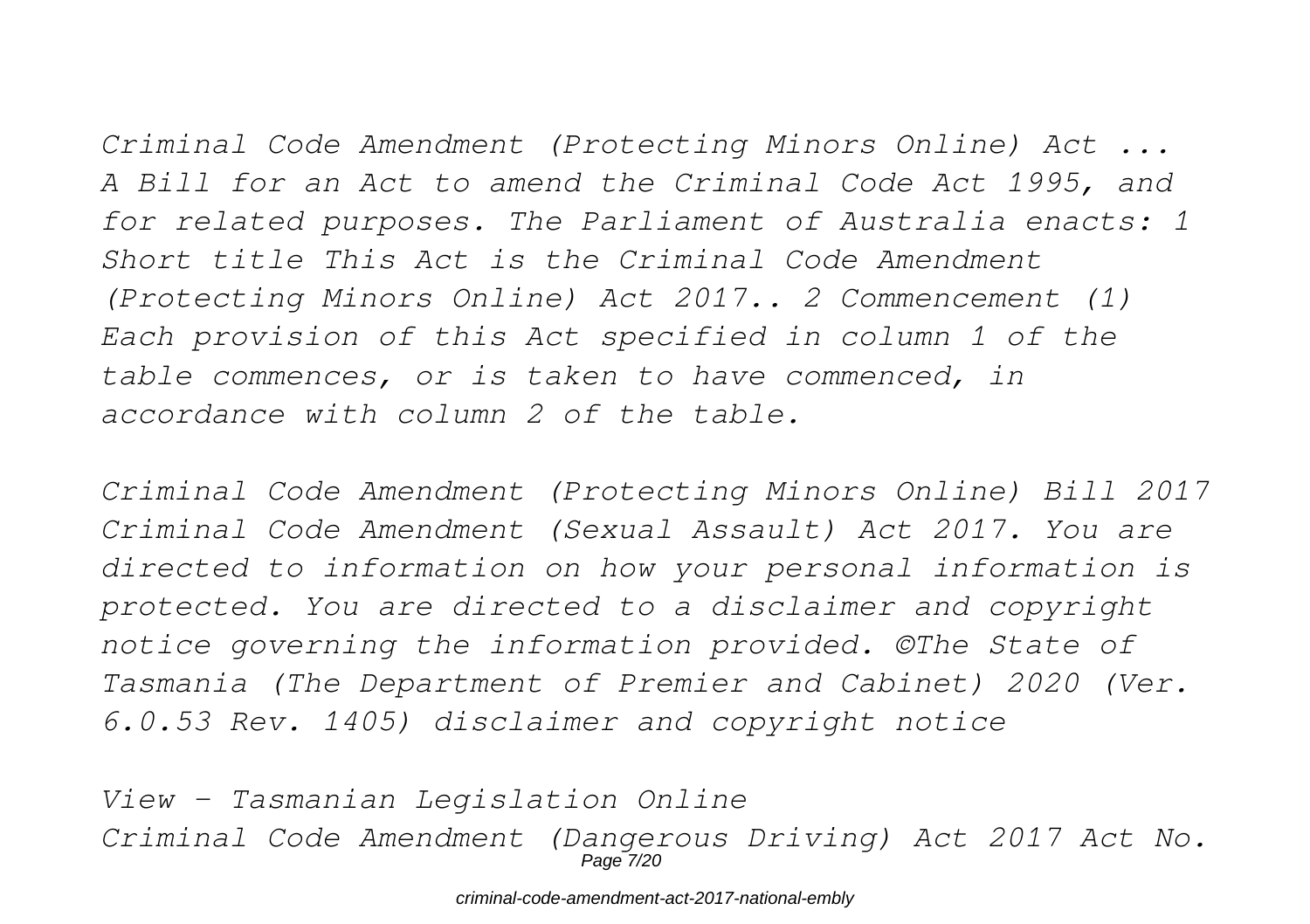*of s. 5 Part 3 – Criminal Code Act 1924 Amended 6 PART 3 – CRIMINAL CODE ACT 1924 AMENDED 5. Principal Act In this Part, the Criminal Code Act 1924\* is referred to as the Principal Act.*

*CRIMINAL CODE AMENDMENT (DANGEROUS DRIVING) BILL 2017 Criminal Code Amendment (Dangerous Driving) Act 2017 Act No. of s. 2 Part 1 - Preliminary (2) Part 7 commences - (a) on the day on which this Act receives the Royal Assent, if the Road Safety (Alcohol and Drugs) Amendment Act 2017 has not commenced on or before that day; or (b) on a day to be proclaimed, if the Road Safety (Alcohol and Drugs) Amendment Act 2017 has commenced on or before the ...*

*CRIMINAL CODE AMENDMENT (DANGEROUS DRIVING) BILL 2017 BILL ...*

*Criminal Code Amendment (Industrial Manslaughter) Bill 2017 s. 1 page 2 1 1. Short title 2 This is the Criminal Code Amendment (Industrial 3 Manslaughter) Act 2017. 4 Note:* Page 8/20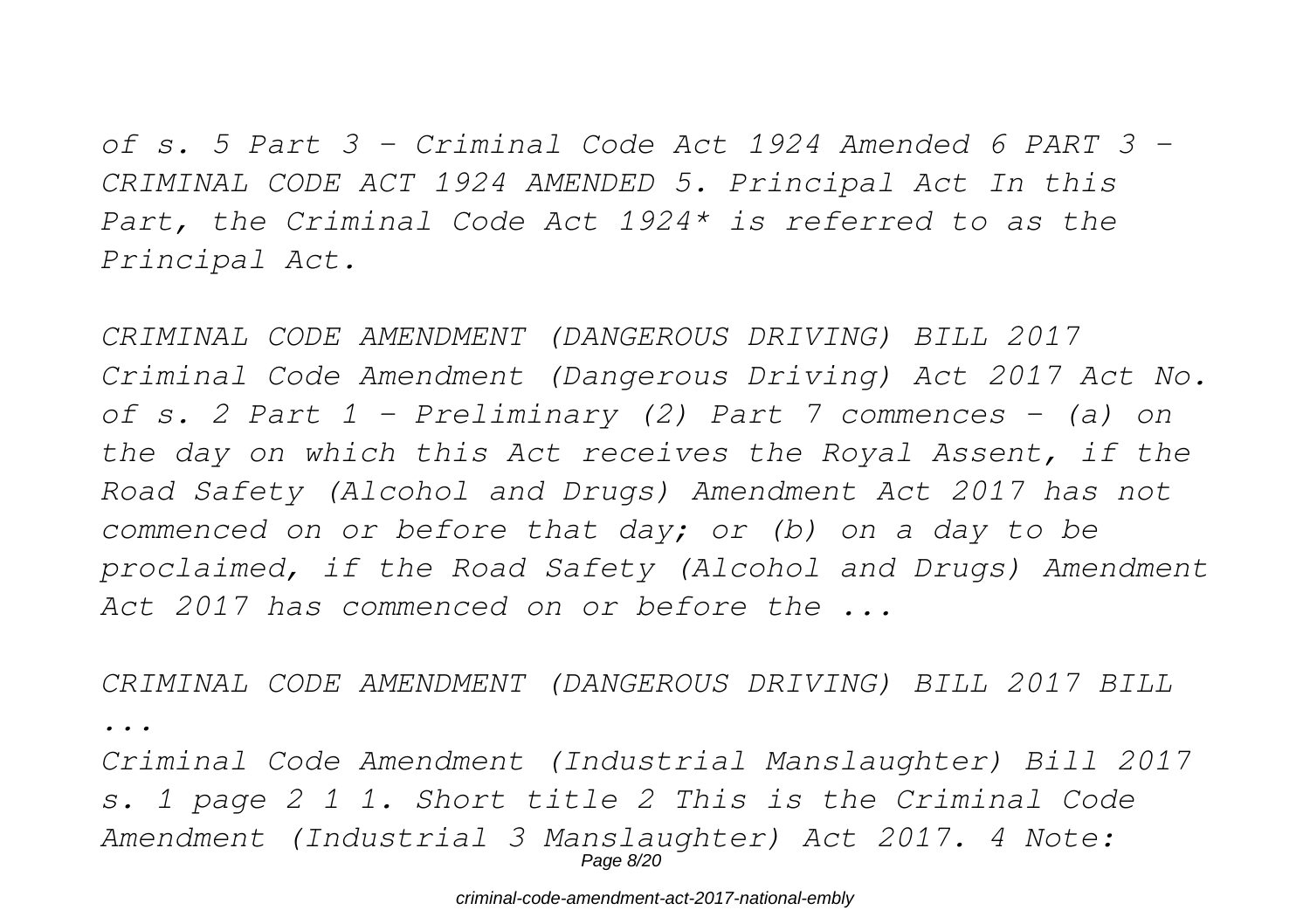*Under the Interpretation Act 1984 section 20(2), this Act comes into 5 operation on the 28th day after the day on which it receives the Royal 6 Assent. 7 2. Code amended 8 This Act amends The Criminal Code.*

*Criminal Code Amendment (Industrial Manslaughter) Bill ... The Code of Criminal Procedure (CrPC) is the main legislation on procedure for administration of substantive criminal law in India. It was enacted in 1973 and came into force on 1 April 1974. It provides the machinery for the investigation of crime, apprehension of suspected criminals, collection of evidence, determination of guilt or innocence of the accused person and the determination of ...*

*Criminal Code Amendment (Dangerous Driving) Act 2017 Act No. of s. 5 Part 3 – Criminal Code Act 1924 Amended 6 PART 3 – CRIMINAL CODE ACT 1924 AMENDED 5. Principal Act In this Part, the Criminal Code Act 1924\* is referred to as the Principal Act. Penal Code Amendment Act (No. 26) 2017 - Wikisource, the ...*

Page 9/20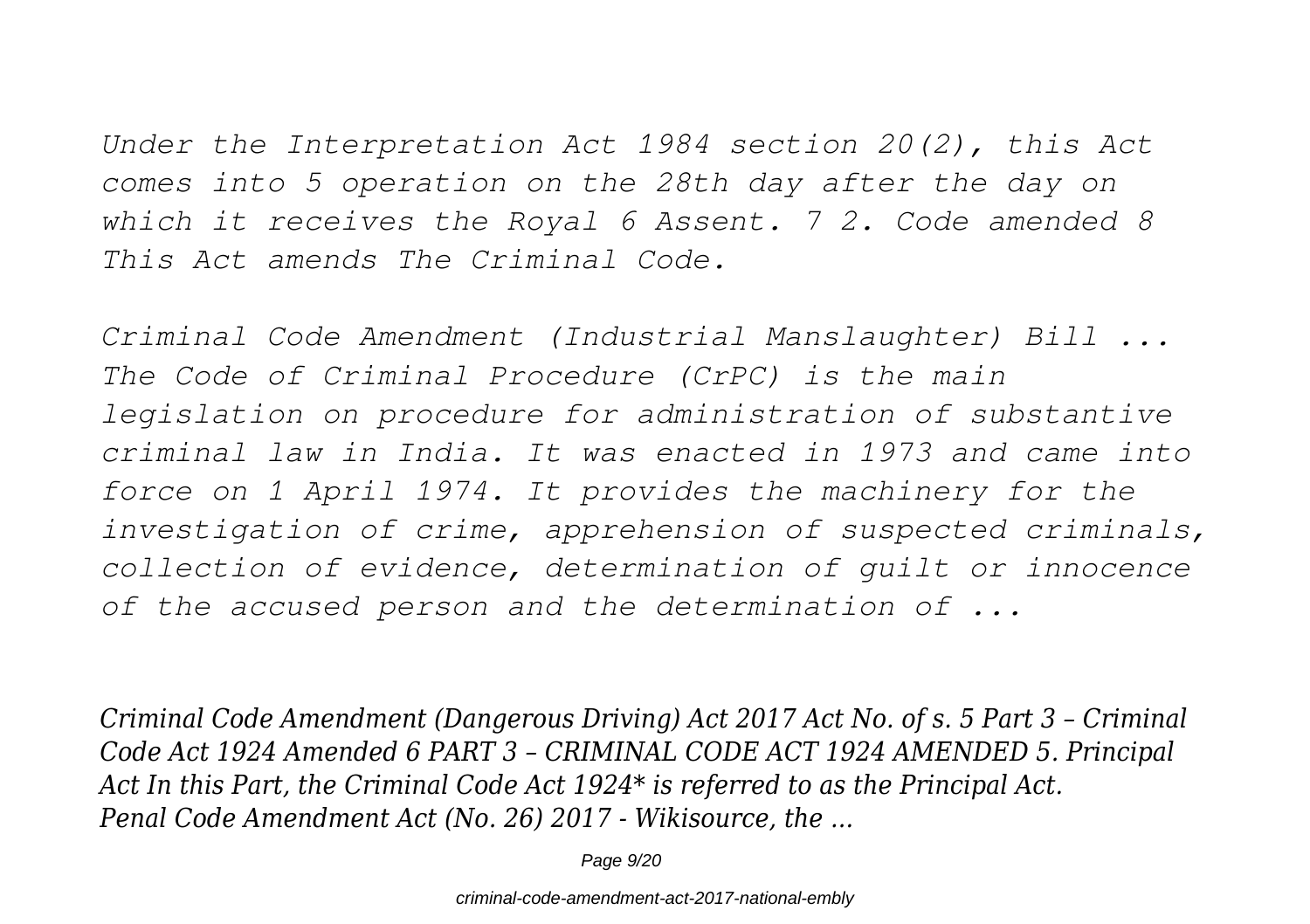### *CRIMINAL CODE AMENDMENT (SEXUAL ASSAULT) BILL 2017*

*The Code of Criminal Procedure (CrPC) is the main legislation on procedure for administration of substantive criminal law in India. It was enacted in 1973 and came into force on 1 April 1974. It provides the machinery for the investigation of crime, apprehension of suspected criminals, collection of evidence, determination of guilt or innocence of the accused person and the determination of ...*

*Criminal Code - laws-lois.justice.gc.ca*

*254 Criminal Code (Amendment) Act 2017 [No. 22 Repeal and replacement of section 106. and shall be read and construed as one with the Criminal Code, which, as amended, is hereinafter referred to as the principal Act. 2. The principal Act is amended by repealing section 106 and substituting the following as sections 106 and 106A –*

#### *Criminal Code Amendment Act 2017*

*This Act is the Criminal Code Amendment (Protecting Minors Online) Act 2017. 2 Commencement. (1) Each provision of this Act specified in column 1 of the table commences, or is taken to have commenced, in accordance with column 2 of the table. Any other statement in column 2 has effect according to its terms.*

*Criminal Code Amendment (Protecting Minors Online) Act 2017 CRIMINAL CODE AMENDMENT (PROTECTING MINORS ONLINE) ACT 2017 (NO. 50,* Page 10/20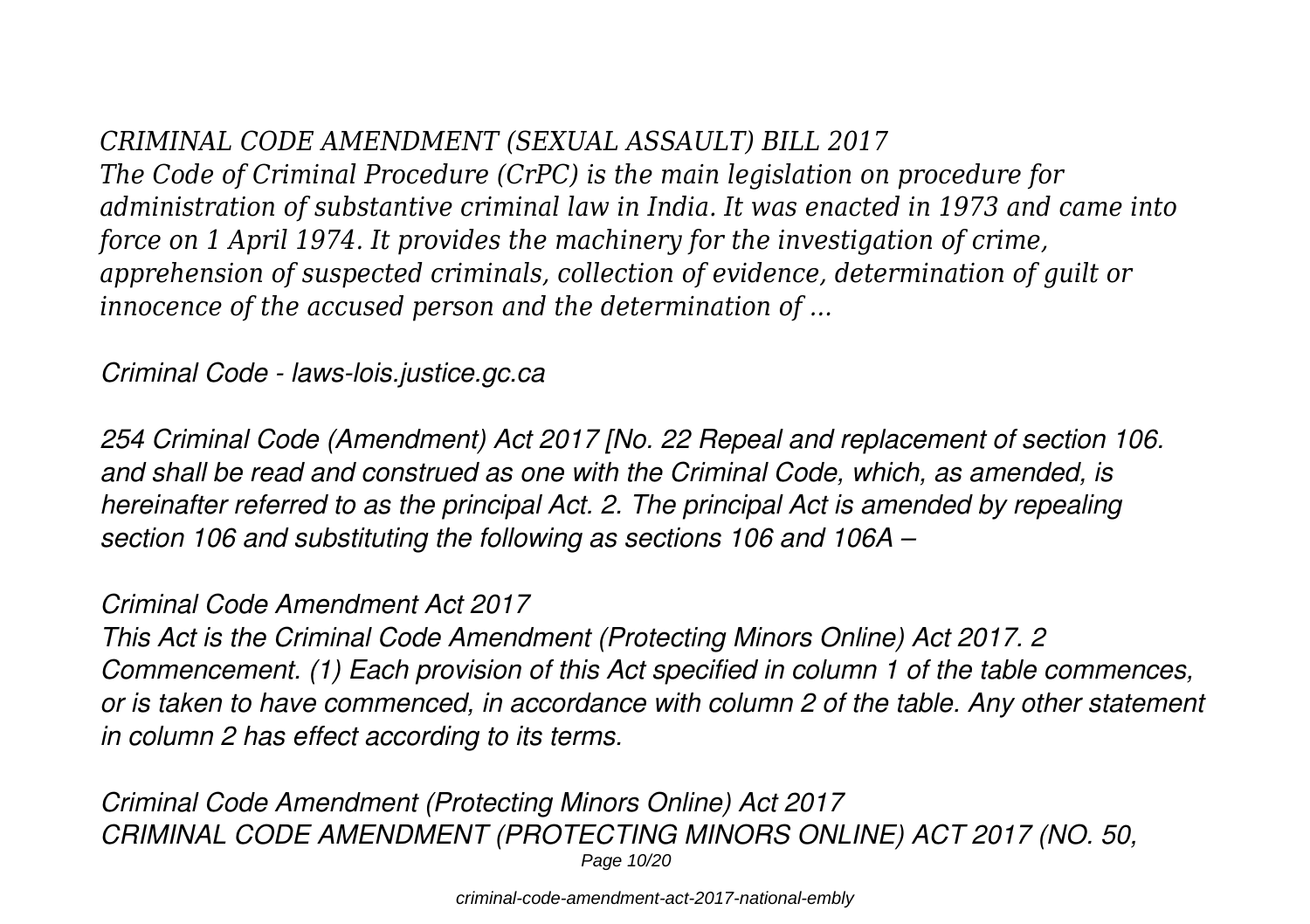*2017) - SCHEDULE 1 Main amendments . Criminal Code Act 1995 . 1 Subdivision F of Division 474 of the Criminal Code (heading) Repeal the heading, substitute: Subdivision F -- Offences relating to use of carriage service involving sexual activity with, or causing harm to, person ...*

*CRIMINAL CODE AMENDMENT (PROTECTING MINORS ONLINE) ACT ... 254 Criminal Code (Amendment) Act 2017 [No. 22 Repeal and replacement of section 106. and shall be read and construed as one with the Criminal Code, which, as amended, is hereinafter referred to as the principal Act. 2. The principal Act is amended by repealing section 106 and substituting the following as sections 106 and 106A –*

*Criminal Code Amendment Act 2017 - nationalassembly.gov.bz Penal Code Amendment Act (No. 26) 2017 ... and s ection 202 of the Penal Code, which have been amended by the Penal Code Amendment Act 1959, ... the said provisions in line with the prevailing circumstances and it is expedient to revise the offences carrying criminal punishments other than fines so that they are governed by fines also. It is ...*

*Penal Code Amendment Act (No. 26) 2017 - Wikisource, the ... Application of Criminal Code Amendment (Sexual Assault) Act 2017 (1) In this section –amending Act means the Criminal Code Amendment (Sexual Assault) Act 2017; relevant amendments means the amendments to this Act, made by the amending Act, consisting of – (a) the omission of the definition of sexual intercourse from section 1; and* Page 11/20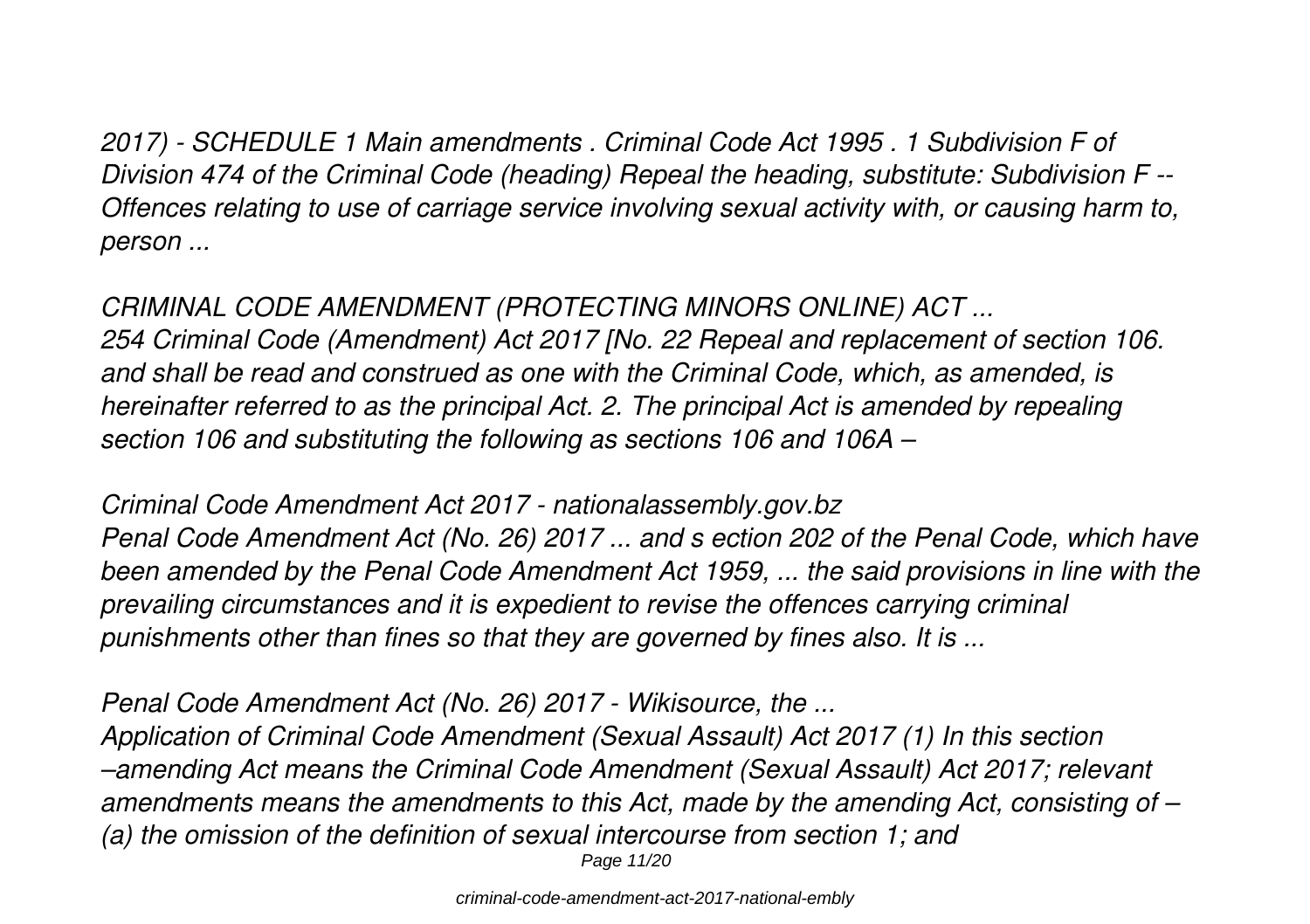#### *Criminal Code Amendment (Sexual Assault) Act 2017*

*Summary. Amends the: Criminal Code Act 1995 to introduce an offence criminalising acts done using a carriage service to prepare or plan to cause harm to, procure, or engage in sexual activity with, a person under the age of 16; and Crimes Act 1914 and Telecommunications (Interception and Access) Act 1979 to make consequential amendments.*

*Criminal Code Amendment (Protecting Minors Online) Bill 2017 Legislation on-line National Assembly of Belize PDF (consulted on 2017-08-09) Abstract/Citation: AN ACT to amend the Criminal Code, Chapter 101 of the Substantive Laws of Belize, Revised Edition 2011, to make provision for, among other things, the specification of a minimum term of years, which an offender sentenced to life imprisonment for ...*

*Belize - Criminal Code (Amendment) Act, 2017 (No. 22 of 2017). Criminal Law Amendment Act 2017 Part 3 Amendment of Criminal Code v53 insert— Page 10 2017 Act No. 6 Authorised by the Parliamentary Counsel against subsection (1) if, before the person acquires or starts to hold the private interest— (a) the person discloses the nature of the interest to the chief executive of the relevant department; and*

*Criminal Law Amendment Bill 2017 - legislation.qld.gov.au The Indian Penal Code (IPC) is the official criminal code of India. It is a comprehensive code intended to cover all substantive aspects of criminal law . The code was drafted in 1860 on the* Page 12/20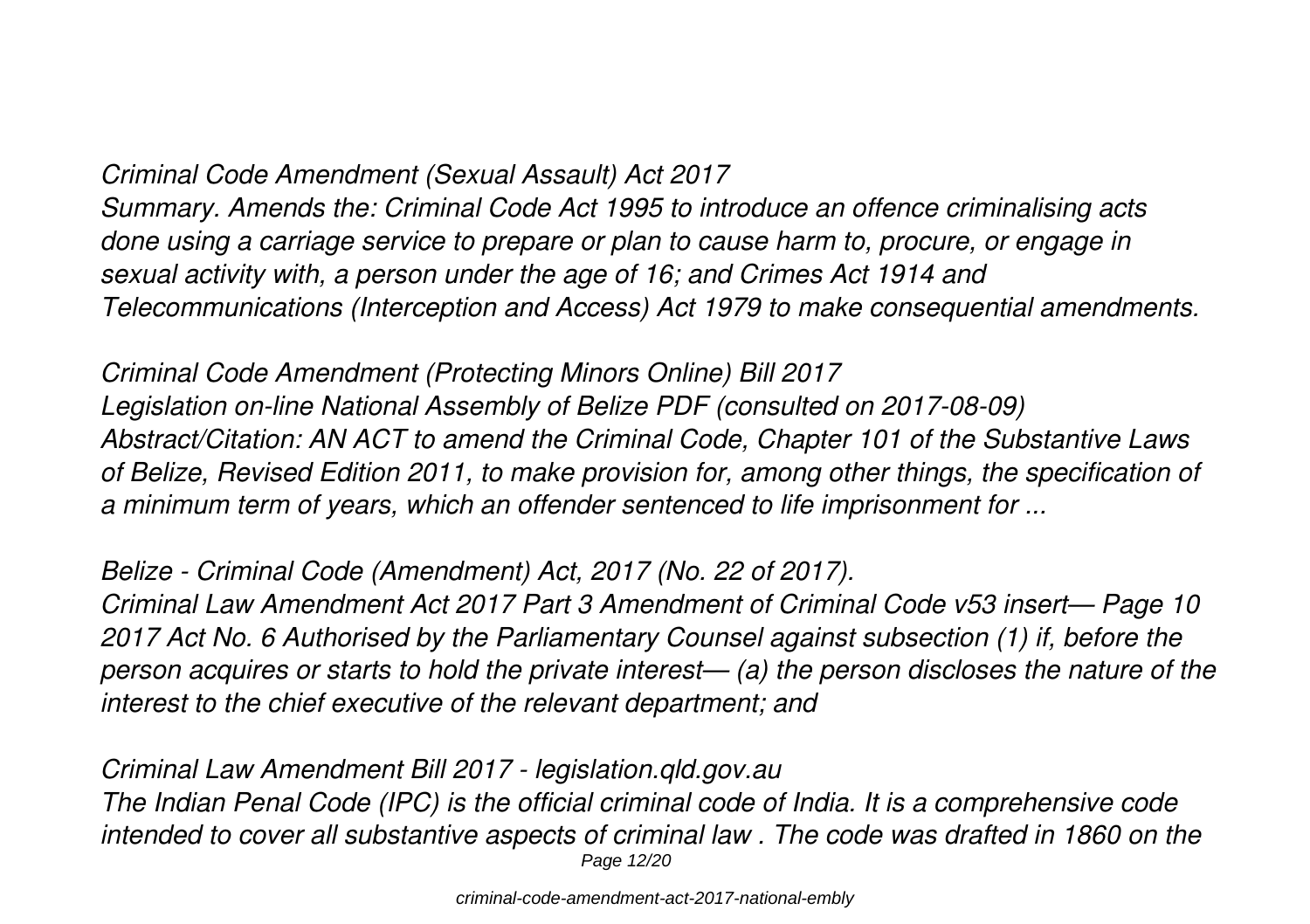*recommendations of first law commission of India established in 1834 under the Charter Act of 1833 under the Chairmanship of Lord Thomas Babington Macaulay .*

#### *Indian Penal Code - Wikipedia*

*New Brunswick for the Purposes of the Criminal Interest Rate Provisions of the Criminal Code, Order Designating (SOR/2017-40) New Brunswick Rules of Practice Respecting Reduction in the Number of Years of Imprisonment without Eligibility for Parole (SOR/2004-264)*

#### *Criminal Code - laws-lois.justice.gc.ca*

*Criminal Code Amendment (Sexual Assault) Act 2017 Act No. of s. 4 Part 2 – Criminal Code Act 1924 Amended 6 by a body part of any person, an object or a living thing; or (e) the continuation of an act*

#### *CRIMINAL CODE AMENDMENT (SEXUAL ASSAULT) BILL 2017*

*G Urbas, Submission to the Senate Standing Committee on Legal and Constitutional Affairs, Inquiry into the Criminal Code Amendment (Protecting Minors Online) Bill 2017, 4 May 2017. [16] . Australian Lawyers Alliance, Submission to the Senate Standing Committee on Legal and Constitutional Affairs, Inquiry into the Criminal Code Amendment ...*

*Criminal Code Amendment (Protecting Minors Online) Bill 2017 This Act is the Criminal Code Amendment (Protecting Minors Online) Act 2017. 2 Commencement (1) Each provision of this Act specified in column 1 of the table commences,* Page 13/20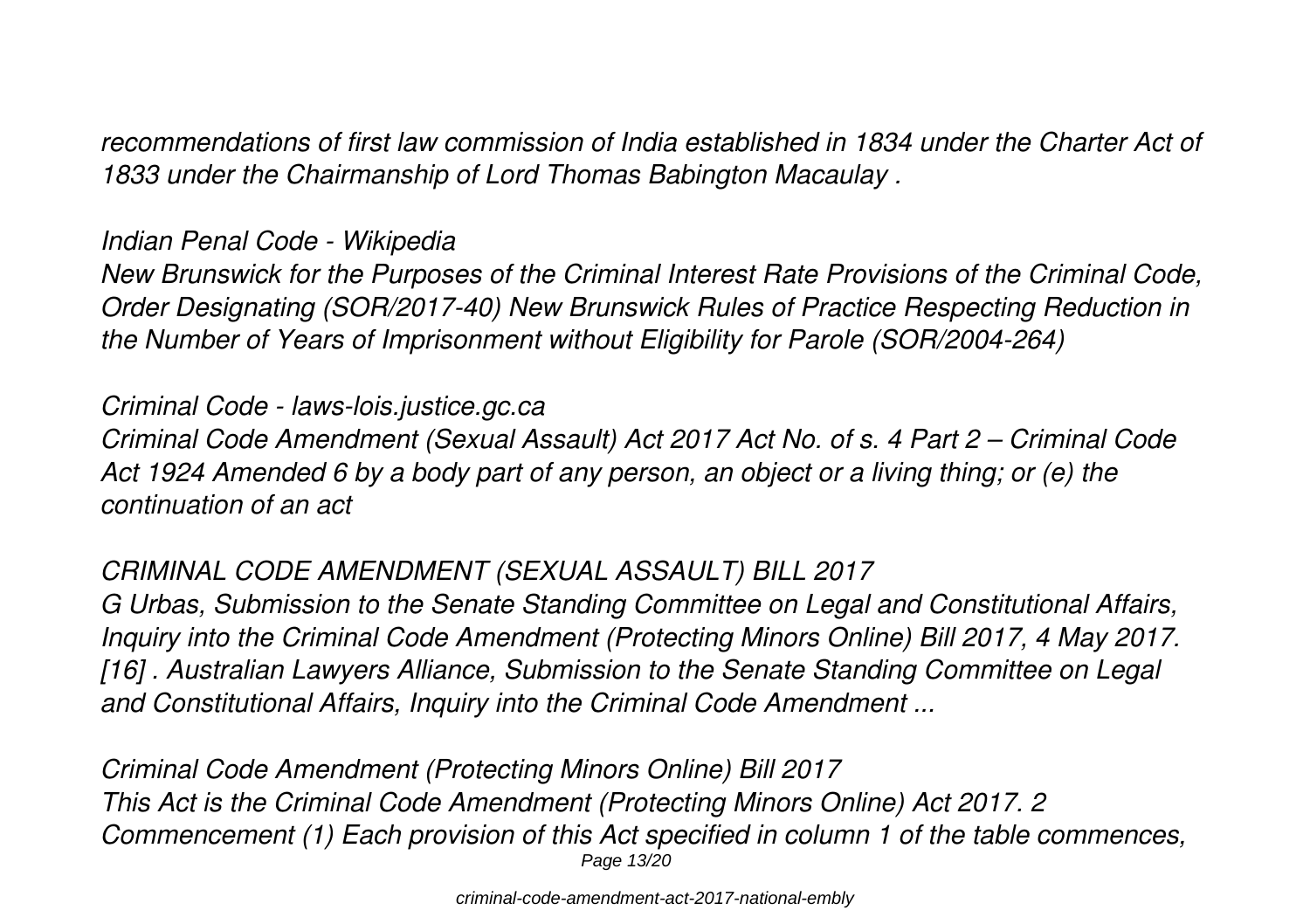*or is taken to have commenced, in accordance with column 2 of the table.*

*Criminal Code Amendment (Protecting Minors Online) Act ...*

*A Bill for an Act to amend the Criminal Code Act 1995, and for related purposes. The Parliament of Australia enacts: 1 Short title This Act is the Criminal Code Amendment (Protecting Minors Online) Act 2017.. 2 Commencement (1) Each provision of this Act specified in column 1 of the table commences, or is taken to have commenced, in accordance with column 2 of the table.*

*Criminal Code Amendment (Protecting Minors Online) Bill 2017 Criminal Code Amendment (Sexual Assault) Act 2017. You are directed to information on how your personal information is protected. You are directed to a disclaimer and copyright notice governing the information provided. ©The State of Tasmania (The Department of Premier and Cabinet) 2020 (Ver. 6.0.53 Rev. 1405) disclaimer and copyright notice*

*View - Tasmanian Legislation Online*

*Criminal Code Amendment (Dangerous Driving) Act 2017 Act No. of s. 5 Part 3 – Criminal Code Act 1924 Amended 6 PART 3 – CRIMINAL CODE ACT 1924 AMENDED 5. Principal Act In this Part, the Criminal Code Act 1924\* is referred to as the Principal Act.*

*CRIMINAL CODE AMENDMENT (DANGEROUS DRIVING) BILL 2017 Criminal Code Amendment (Dangerous Driving) Act 2017 Act No. of s. 2 Part 1 - Preliminary* Page 14/20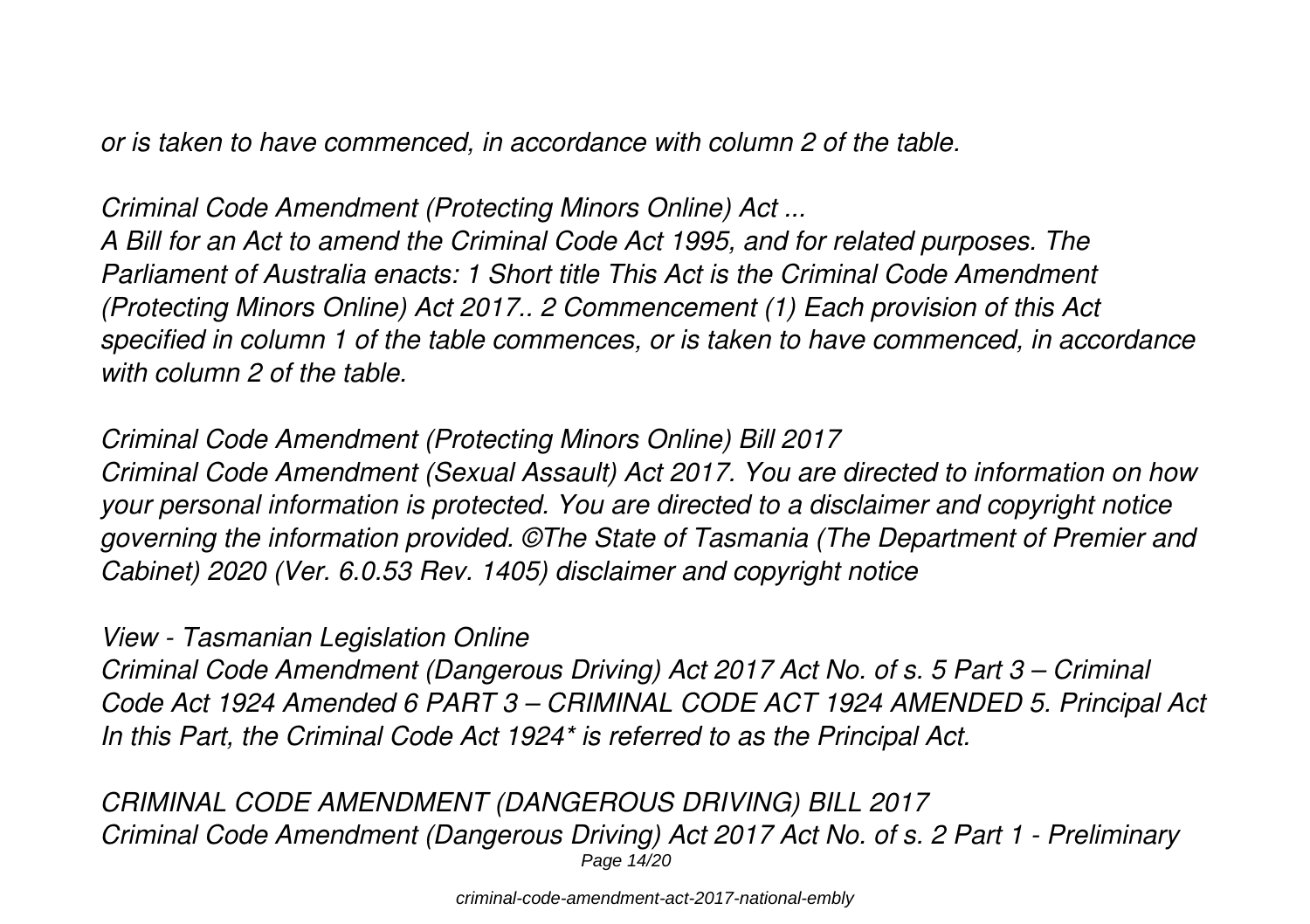*(2) Part 7 commences - (a) on the day on which this Act receives the Royal Assent, if the Road Safety (Alcohol and Drugs) Amendment Act 2017 has not commenced on or before that day; or (b) on a day to be proclaimed, if the Road Safety (Alcohol and Drugs) Amendment Act 2017 has commenced on or before the ...*

#### *CRIMINAL CODE AMENDMENT (DANGEROUS DRIVING) BILL 2017 BILL ...*

*Criminal Code Amendment (Industrial Manslaughter) Bill 2017 s. 1 page 2 1 1. Short title 2 This is the Criminal Code Amendment (Industrial 3 Manslaughter) Act 2017. 4 Note: Under the Interpretation Act 1984 section 20(2), this Act comes into 5 operation on the 28th day after the day on which it receives the Royal 6 Assent. 7 2. Code amended 8 This Act amends The Criminal Code.*

*Criminal Code Amendment (Industrial Manslaughter) Bill ...*

*The Code of Criminal Procedure (CrPC) is the main legislation on procedure for administration of substantive criminal law in India. It was enacted in 1973 and came into force on 1 April 1974. It provides the machinery for the investigation of crime, apprehension of suspected criminals, collection of evidence, determination of guilt or innocence of the accused person and the determination of ...*

## **Criminal Code Amendment Act 2017 - nationalassembly.gov.bz**

Page 15/20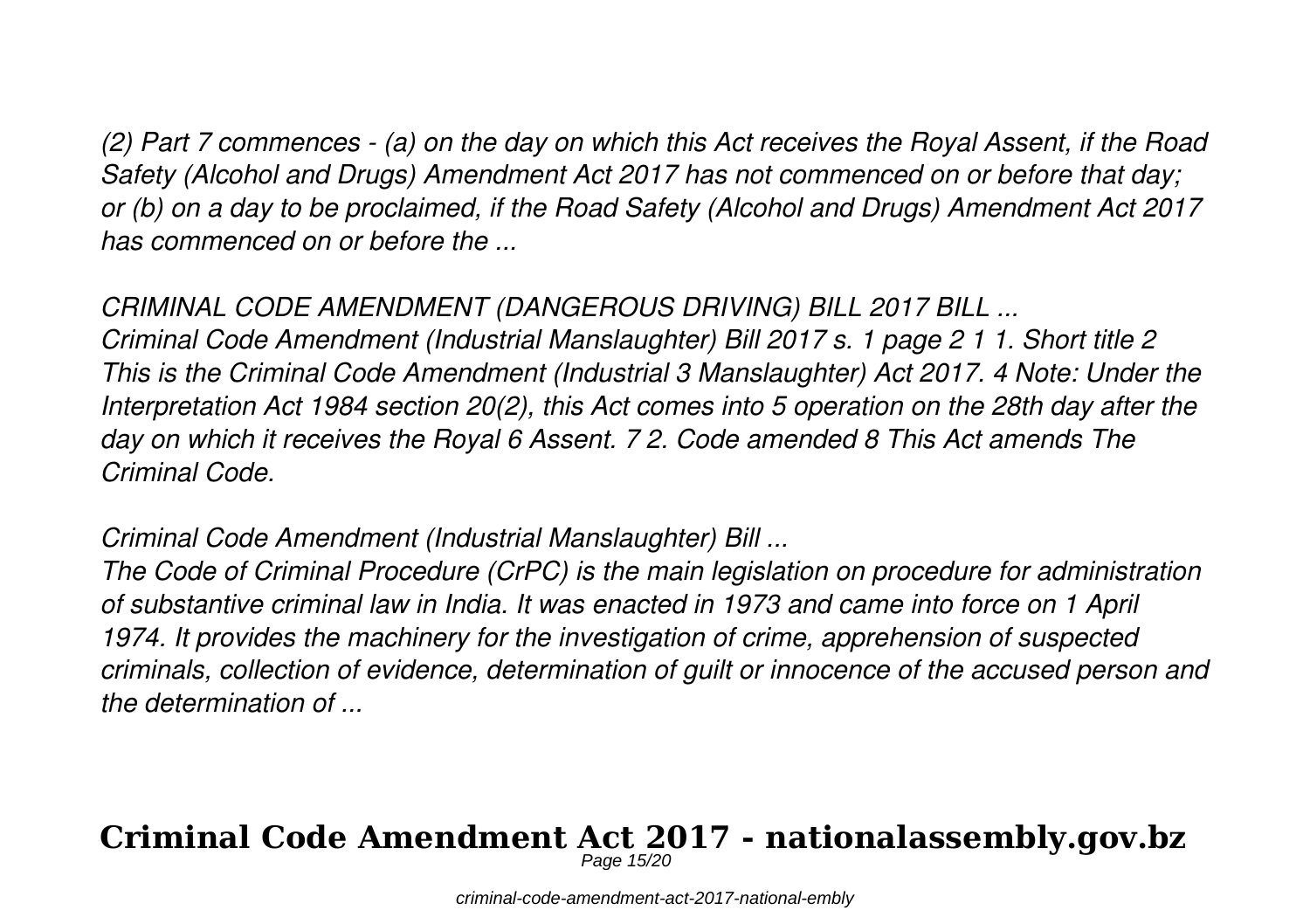## **Criminal Code Amendment (Protecting Minors Online) Act 2017**

**Indian Penal Code - Wikipedia**

**Criminal Code Amendment (Sexual Assault) Act 2017 Act No. of s. 4 Part 2 – Criminal Code Act 1924 Amended 6 by a body part of any person, an object or a living thing; or (e) the continuation of an act**

**CRIMINAL CODE AMENDMENT (PROTECTING MINORS ONLINE) ACT ...** New Brunswick for the Purposes of the Criminal Interest Rate Provisions of the Criminal Code, Order Designating (SOR/2017-40) New Brunswick Rules of Practice Respecting Reduction in the Number of Years of Imprisonment without Eligibility for Parole (SOR/2004-264)

**Criminal Code Amendment (Industrial Manslaughter) Bill ...**

The Indian Penal Code (IPC) is the official criminal code of India. It is a comprehensive code intended to cover all substantive aspects of criminal law . The code was drafted in 1860 on the recommendations of first law commission of India established in 1834 under the Charter Act of 1833 under the Chairmanship of Lord Thomas Babington Macaulay<br>Page 16/20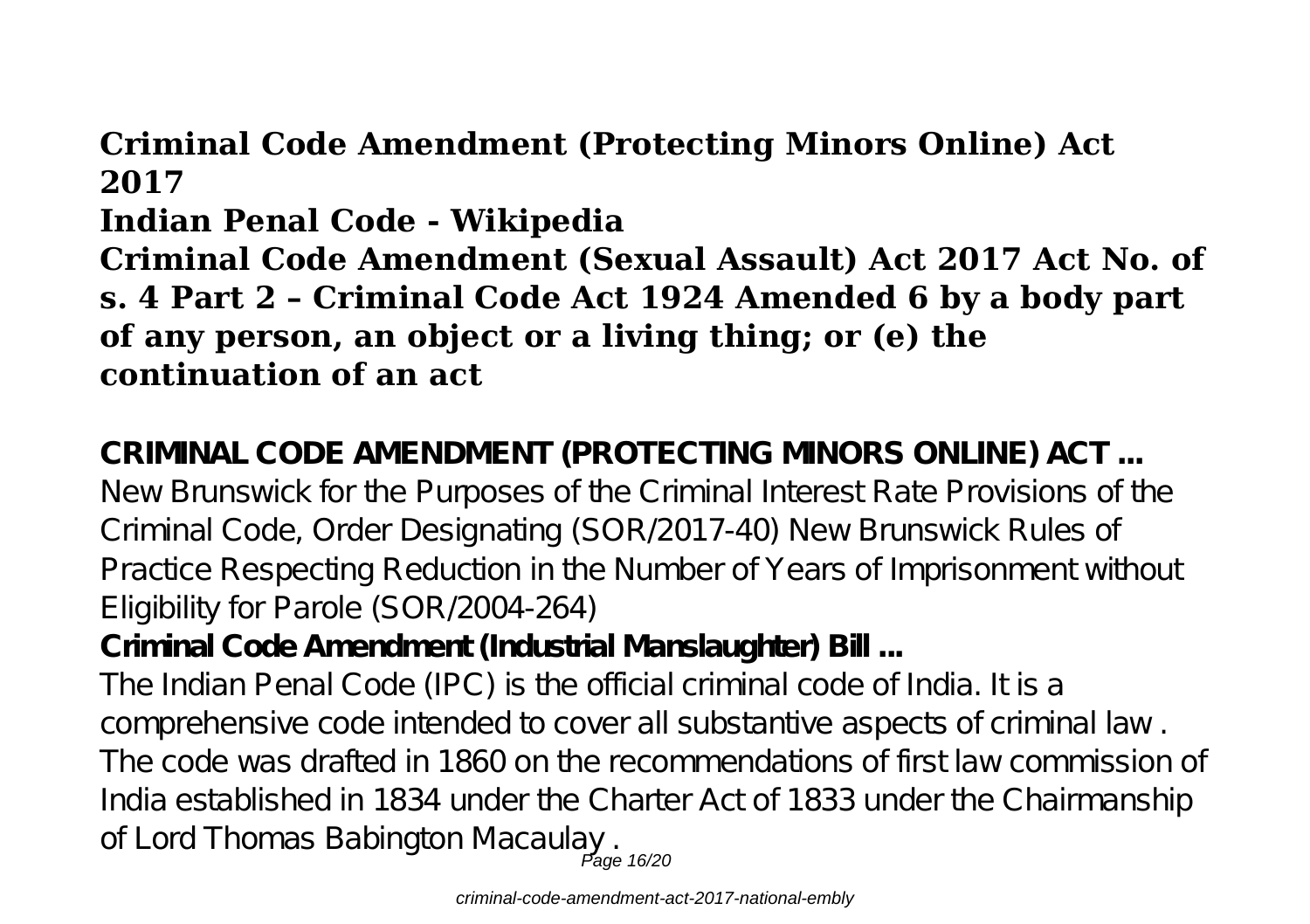*A Bill for an Act to amend the Criminal Code Act 1995, and for related purposes. The Parliament of Australia enacts: 1 Short title This Act is the Criminal Code Amendment (Protecting Minors Online) Act 2017.. 2 Commencement (1) Each provision of this Act specified in column 1 of the table commences, or is taken to have commenced, in accordance with column 2 of the table.*

*Criminal Code Amendment (Industrial Manslaughter) Bill 2017 s. 1 page 2 1 1. Short title 2 This is the Criminal Code Amendment (Industrial 3 Manslaughter) Act 2017. 4 Note: Under the Interpretation Act 1984 section 20(2), this Act comes into 5 operation on the 28th day after the day on which it receives the Royal 6 Assent. 7 2. Code amended 8 This Act amends The Criminal Code.*

*This Act is the Criminal Code Amendment (Protecting Minors Online) Act 2017. 2 Commencement (1) Each provision of this Act specified in column 1 of the table commences, or is taken to have commenced, in accordance with column 2 of the table.*

*Criminal Code Amendment (Sexual Assault) Act 2017*

**Summary. Amends the: Criminal Code Act 1995 to introduce an offence criminalising acts done using a carriage service to prepare or plan to cause harm to, procure, or engage in**

Page 17/20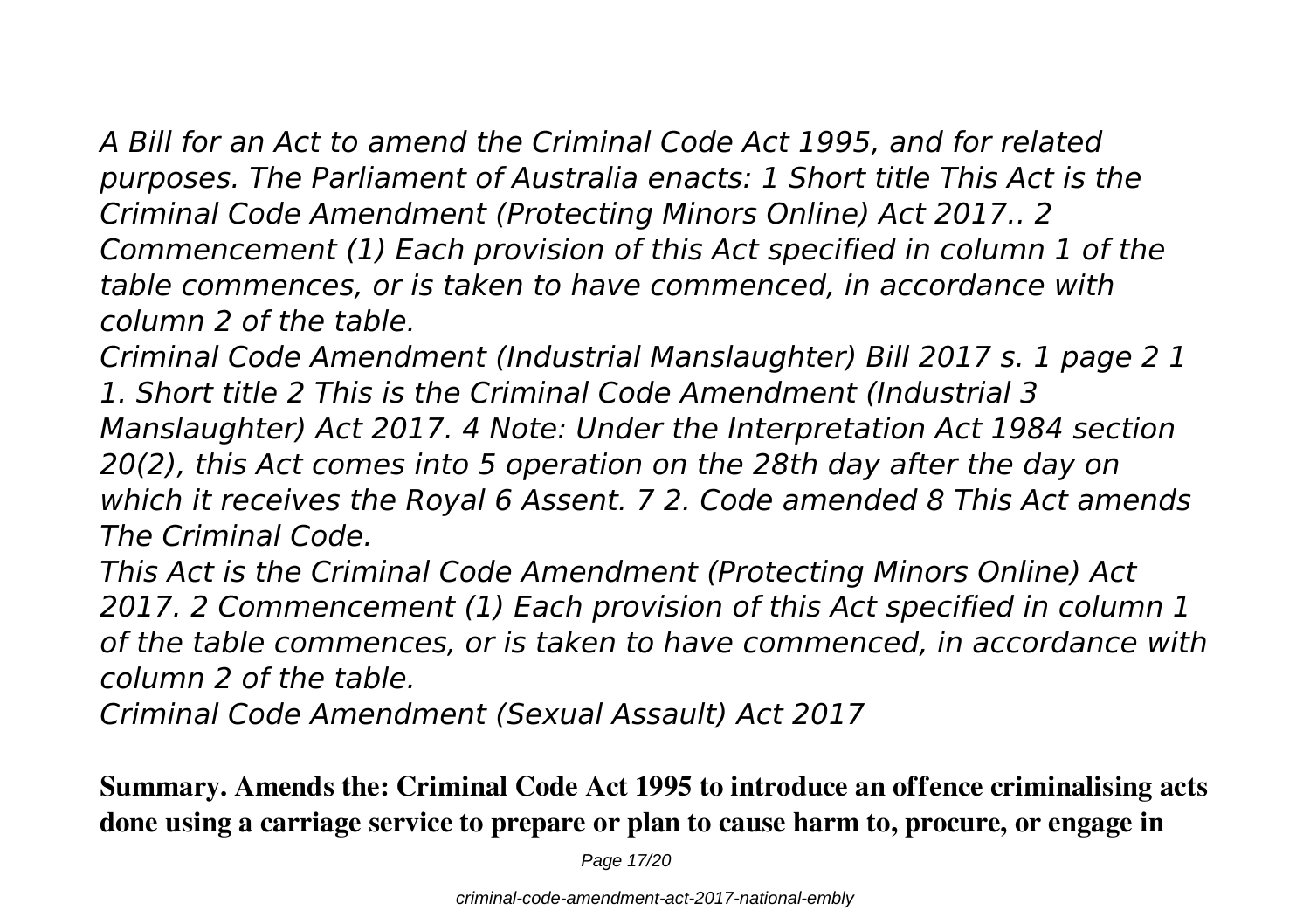**sexual activity with, a person under the age of 16; and Crimes Act 1914 and Telecommunications (Interception and Access) Act 1979 to make consequential amendments.**

**Criminal Law Amendment Bill 2017 - legislation.qld.gov.au**

**Criminal Law Amendment Act 2017 Part 3 Amendment of Criminal Code v53 insert— Page 10 2017 Act No. 6 Authorised by the Parliamentary Counsel against subsection (1) if, before the person acquires or starts to hold the private interest— (a) the person discloses the nature of the interest to the chief executive of the relevant department; and**

#### **Criminal Code Amendment Act 2017**

CRIMINAL CODE AMENDMENT (PROTECTING MINORS ONLINE) ACT 2017 (NO. 50, 2017) - SCHEDULE 1 Main amendments . Criminal Code Act 1995 . 1 Subdivision F of Division 474 of the Criminal Code (heading) Repeal the heading, substitute: Subdivision F -- Offences relating to use of carriage service involving sexual activity with, or causing harm to, person

... Application of Criminal Code Amendment (Sexual Assault) Act 2017 (1) In this section –amending Act means the Criminal Code Amendment (Sexual Assault) Act 2017; relevant amendments means the amendments to this Act, made by the amending Act, consisting of – (a) the omission of the definition of sexual intercourse from section 1; and **CRIMINAL CODE AMENDMENT (DANGEROUS DRIVING) BILL 2017**

Page 18/20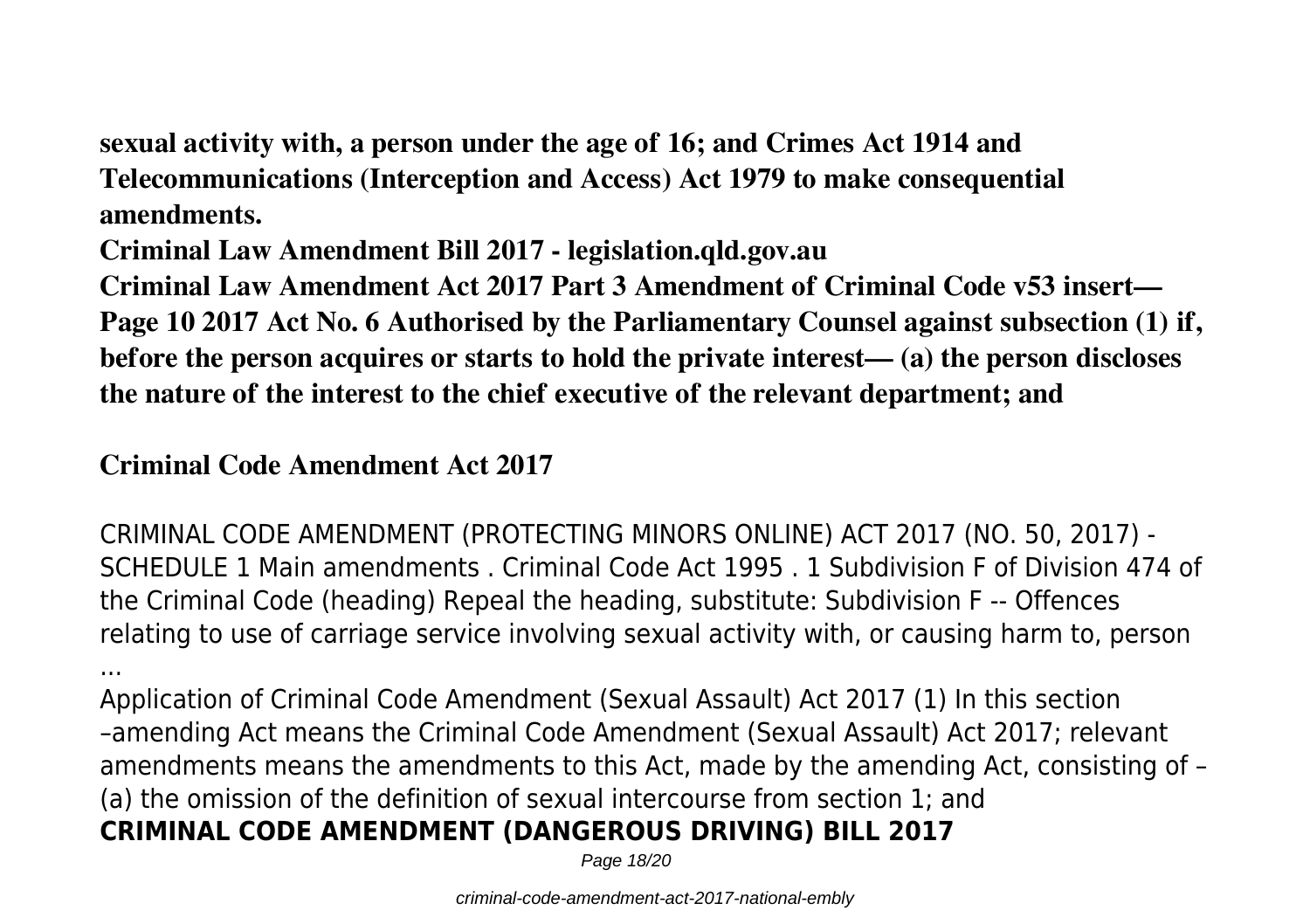Criminal Code Amendment (Dangerous Driving) Act 2017 Act No. of s. 2 Part 1 - Preliminary (2) Part 7 commences - (a) on the day on which this Act receives the Royal Assent, if the Road Safety (Alcohol and Drugs) Amendment Act 2017 has not commenced on or before that day; or (b) on a day to be proclaimed, if the Road Safety (Alcohol and Drugs) Amendment Act 2017 has commenced on or before the ...

*This Act is the Criminal Code Amendment (Protecting Minors Online) Act 2017. 2 Commencement. (1) Each provision of this Act specified in column 1 of the table commences, or is taken to have commenced, in accordance with column 2 of the table. Any other statement in column 2 has effect according to its terms. CRIMINAL CODE AMENDMENT (DANGEROUS DRIVING) BILL 2017 BILL ... Belize - Criminal Code (Amendment) Act, 2017 (No. 22 of 2017). G Urbas, Submission to the Senate Standing Committee on Legal and Constitutional Affairs, Inquiry into the Criminal Code Amendment (Protecting Minors Online) Bill 2017, 4 May 2017. [16] . Australian Lawyers Alliance, Submission to the Senate Standing Committee on Legal and Constitutional Affairs, Inquiry into the Criminal Code Amendment ...*

*Legislation on-line National Assembly of Belize PDF (consulted on 2017-08-09) Abstract/Citation: AN ACT to amend the Criminal* Page 19/20